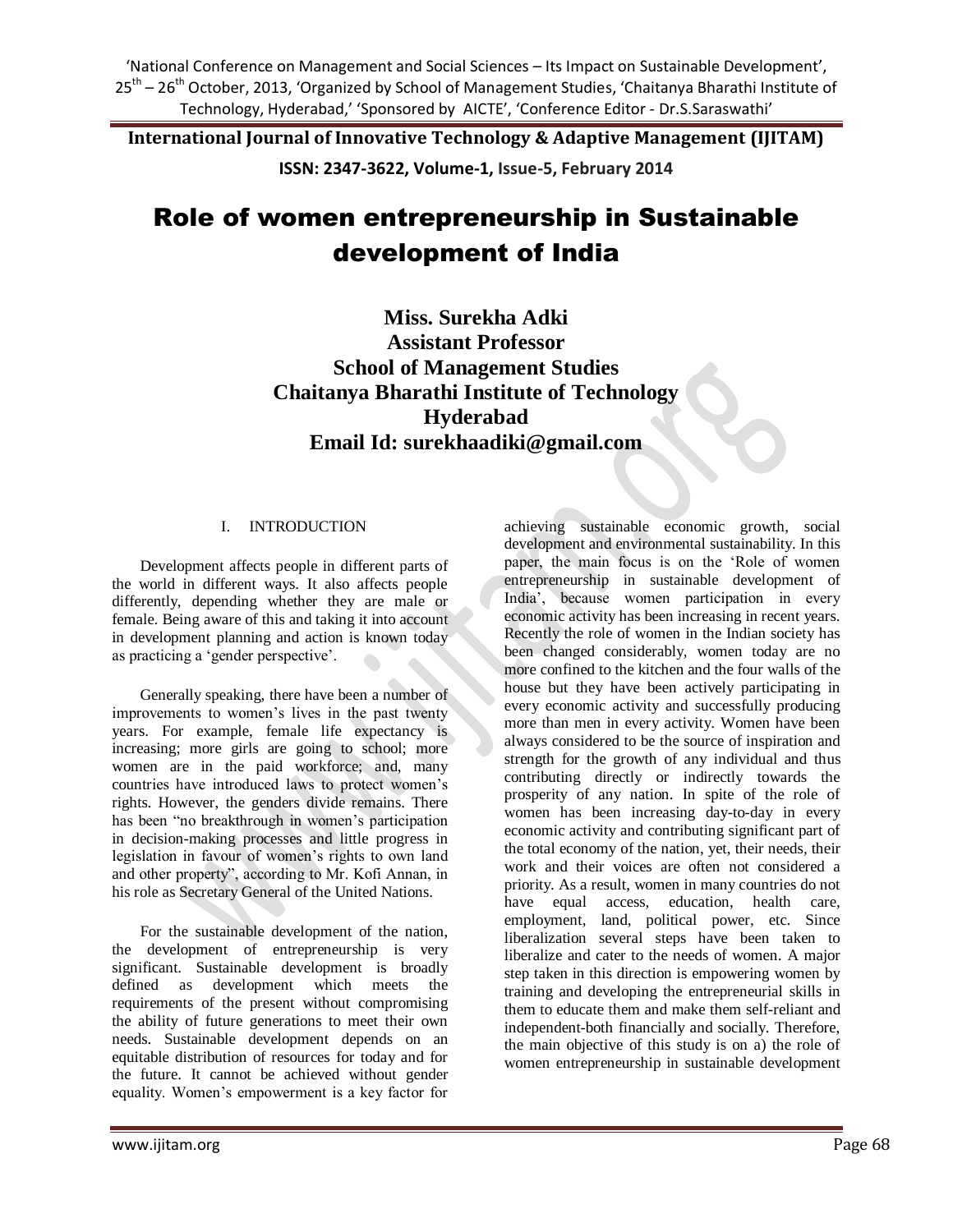# **International Journal of Innovative Technology & Adaptive Management (IJITAM)**

# **ISSN: 2347-3622, Volume-1, Issue-5, February 2014**

of India and b) study the problems faced by women entrepreneurs.

# II. METHODOLOGY

Mainly secondary source of information collected from published data pertains to women entrepreneurship and also from web sites are used in the study.

# III. ENTREPRENEURS

Someone who exercise initiative by organizing a venture to take benefit of an opportunity and, as the decision maker, decides what, how and how much of a good or service will be produced.

An entrepreneur supplies risk capital as a risk taker, and monitors and controls the business activities. The entrepreneur is usually a sole proprietor, a partner, or the one who owns the majority of shares in an incorporated venture.

### **Entrepreneurship:**

According to the National Knowledge commission an "Entrepreneurship is the professional application knowledge, skills and competencies and/or of monetizing a new idea by an individual or a set of people by launching an enterprise de novo to pursue growth while generating wealth, employment and social good'.

A.H.Cole defines "Entrepreneurship is purposeful activity of an individual or a group of associated individuals, undertaken to initiate, maintain or aggrandize profit by production or distribution of economic goods and services".

### **Women Entrepreneurship:**

**"***When women move forward, the family moves, the village moves and the nation moves***"**. -Pandit Jawaharlal Nehru

Women entrepreneurs may be defined as the women or a group of women who initiate, organize and operate a business enterprise. According to Govt. of India, a women entrepreneur is defined as**"** *an entrepreneur owned and controlled by women having a minimum financial interest of 51% of the capital and giving at least 51% of the employment generated in the enterprise to women* **".**

Entrepreneurship is a turf where men are the major players, but, lately many women entrepreneurs have also prove their Mattel. Women who were earlier the bread maker have now become the bread earners and they are doing great job indeed. According to J.A. Schumpeter, "Women who innovate, initiates or adopts a business activity is called women entrepreneur". Thus women operate business enterprise and want to prove their mettle in innovative and control every aspects of her business for its overall success.

Increase in cost of living has prompted the Indian women to undertake economic activities in order to support their families. They are coming forward to take risks, face challenges and prove to the world that their role in the society is no more limited to that of buyers but they can be also successful sellers. There are thousands of good examples where women entrepreneurs are the key players in any developing country in terms of their contribution to economic development. Now, it is imperative to know who is a women entrepreneur.

Women entrepreneurs have been making a significant impact in all the segments of the economy in India., Canada, Great Britain, Germany, Australia and USA. The areas chosen by women are Retail trade, Restaurants, Hotels, Education, Culture, Cleaning, Insurance and Manufacturing. Women take up business enterprises to profession as a challenge and get over financial difficulties and respond with an urge to do something.

Women Entrepreneurship in India in the 21<sup>st</sup> Century. The combined effect of increase awareness, better education and a change in societal mind set the roles is the century of telecom, IT and Financial institutions. Women expertise in all these industries is beginning to emerge and women are emerging as a force to reckon with Women have come out of their role which was laid back and which related with their father, brother or husband. With the spread of education and awareness, women have shifted from the kitchen, handicrafts and traditional cottage industries to non-traditional higher level of activities. Service sector has opened up vast opportunities for women entrepreneurship developments.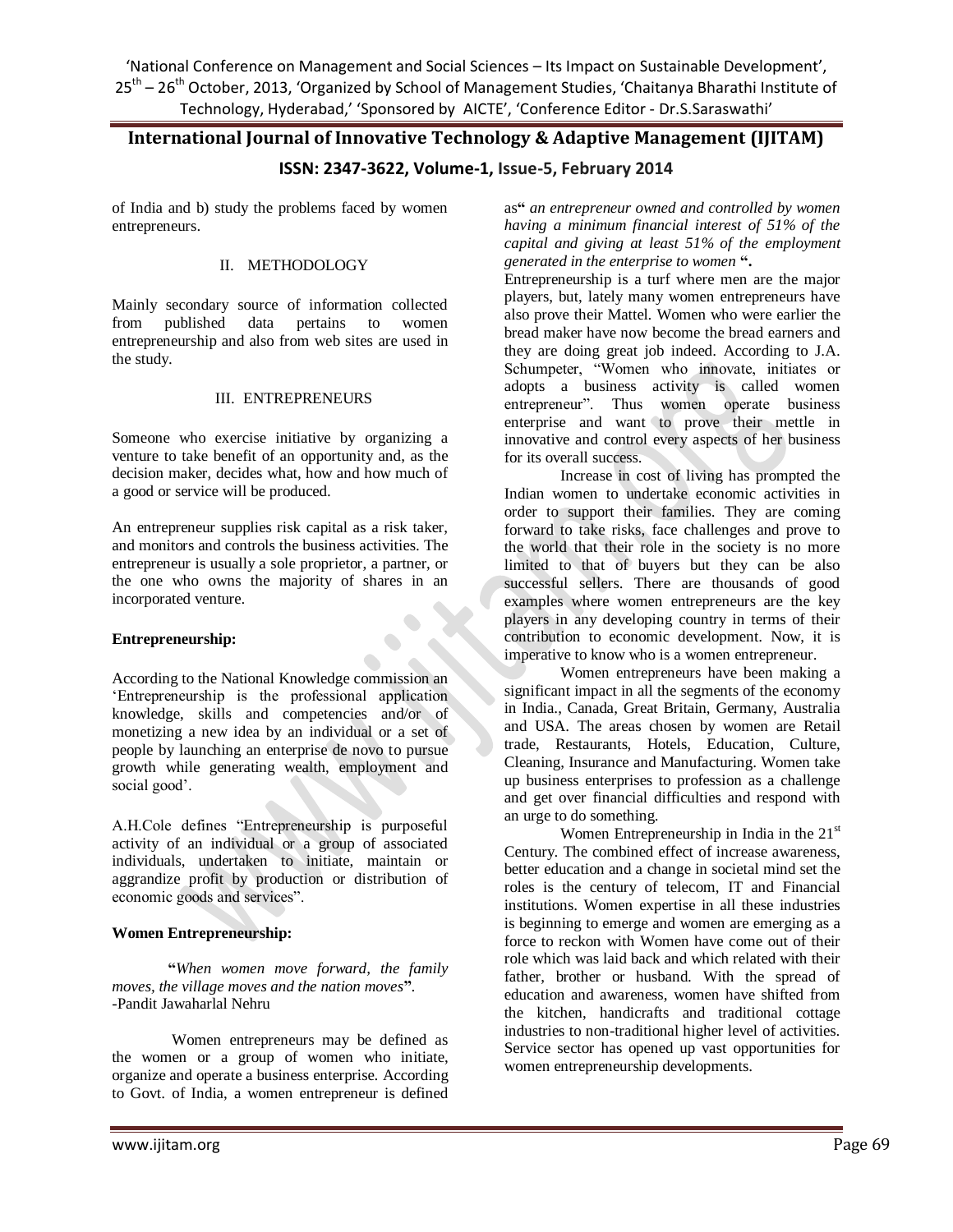# **International Journal of Innovative Technology & Adaptive Management (IJITAM)**

**ISSN: 2347-3622, Volume-1, Issue-5, February 2014**

#### IV. GROWTH OF WOMEN ENTREPRENEURS IN INDIA

In recent years women have made their mark in different walks of life and are competing successfully with men despite the social, psychological and economic barriers. This has been possible due to education, political awakening, urbanization, legal safeguards, social reforms etc. Some of the women have distinguished themselves in many unconventional fields as Prime Ministers, Ambassadors, Governors, space scientists, pilots, vice-chancellors, Administrators and entrepreneurs. In business, the entry of women is a relatively new phenomenon. On account of the break-up of the joint family system and the need for additional income to maintain living standards in the face of inflation, women began to enter the competitive world of business. A women may start her own business due to several reasons. She may not be able to find job in the market place or she may not be able to work out of her house. Some women may start their own businesses as they are stagnating near top of maleowned firms.

#### **Growth of Women Entrepreneurs in India:**

The following table shows the number of units registered state wise and the number of women entrepreneurs in India based on this statistical information the percentages were calculated to show the growth rate of women entrepreneurs.

| <b>States</b>          | Number of         |                      | <b>Percentages</b> |
|------------------------|-------------------|----------------------|--------------------|
|                        | Units             | No. of women         |                    |
|                        | <b>Registered</b> | <b>Entrepreneurs</b> |                    |
| Tamil Nadu             | 9618              | 2930                 | 30.36              |
| Uttar Pradesh          | 7980              | 31800                | 39.84              |
| Kerala                 | 5487              | 2135                 | 38.91              |
| Punjab                 | 4791              | 1618                 | 33.77              |
| Maharastra             | 4339              | 1394                 | 32.12              |
| Gujrat                 | 3872              | 1538                 | 39.72              |
| Karnataka              | 3822              | 1026                 | 26.84              |
| Madhya                 | 2967              |                      | 28.38              |
| Pradesh                |                   | 842                  |                    |
| Other<br><b>States</b> | 14576             |                      | 28.71              |
| and UTS                |                   | 4185                 |                    |
| Total                  | 57,452            | 18848                | 32.82              |

**Table 1**  $\mathcal{L}_{\mathcal{M}}$ 

Source : NABARD Annual Report 2011

As per the above table, out of 57,452 units registered, the women entrepreneurs are 18,848, i.e., 32.82%.The significant study is that, there is no continuous increase or decrease in women entrepreneur in India, despite the number of steps taken by the government and the other organizations for the growth of entrepreneurship among women.

#### **Women work participation in India:**

| TABLE 2 |  |
|---------|--|
|---------|--|

| Year                            | Percentage |
|---------------------------------|------------|
| 1970-1971                       | 14.2       |
| 1980-1981                       | 19.7       |
| 1990-1991                       | 22.3       |
| 2000-2001                       | 31.6       |
| 2010-2011                       | 31.6       |
| $\overline{\phantom{a}}$<br>- - | .          |

Source : NABARD Annual Report 2011

The above table shows that the women work participation in India has been increasing from 14.2% to 31.6%during the period from 1970-71 to 2010- 11.this clearly shows that the participation of women in economic activity has been increasing.

#### V. PROBLEMS OF WOMEN ENTREPRENEURS

There are number of problems faced by women at various stages beginning from their initial commencement of enterprise, in running their business.

**1. Absence of Entrepreneurial Aptitude:** Many women take the training by attending the Entrepreneurship Development Programmes without entrepreneurial bent of mind

**2. Quality of EDPs:** All women entrepreneurs are given the same training through EDPs. Secondgeneration women entrepreneurs don't need such training as they already have the previous exposure to business.

**3. Marketing Problems:** Women entrepreneurs continuously face the problems in marketing their products. It is one of the core problems as this area is mainly dominated by males and even women with adequate experience fail to make a dent. For marketing the products women entrepreneurs have to be at the mercy of middlemen who pocket the chunk of profit. Although the middlemen exploit the women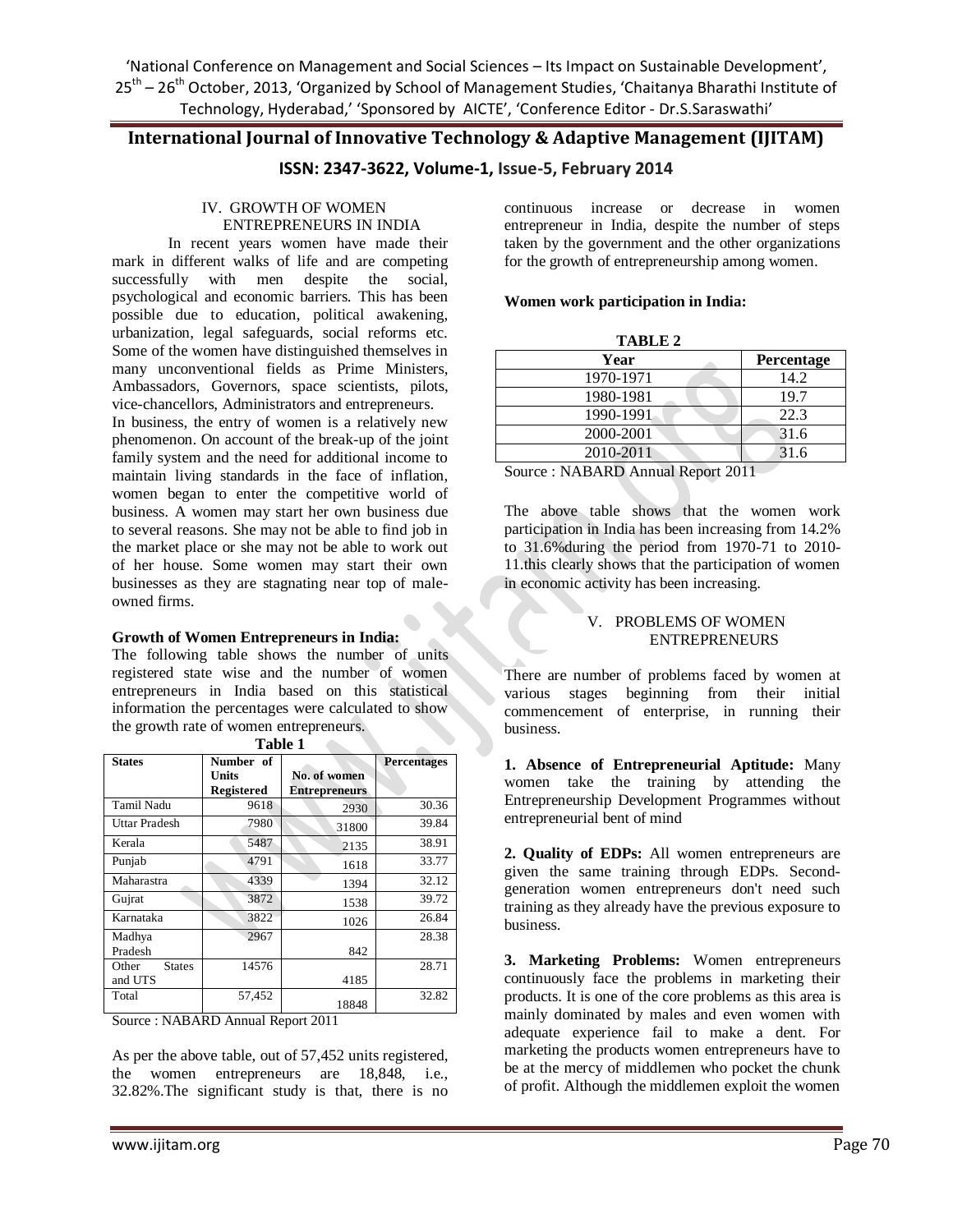# **International Journal of Innovative Technology & Adaptive Management (IJITAM)**

# **ISSN: 2347-3622, Volume-1, Issue-5, February 2014**

entrepreneurs, the elimination of middlemen is difficult, because it involves a lot of running about. Women entrepreneurs also find it difficult to capture the market and make their products popular.

**4. Financial Problems:** Obtaining the support of bankers, managing the working capital, lack of credit resources are the problems which still remain in the males domain. Women are yet to make significant mark in quantitative terms. Marketing and financial problems are such obstacles where even training doesn't significantly help the women.

**5. Family Conflicts:** Women also face the conflict of performing of home role as they are not available to spend enough time with their families. They spend long hours in business and as a result, they find it difficult to meet the demands of their family members and society as well. Their inability to attend to domestic work, time for education of children, personal hobbies, and entertainment adds to their conflicts.

**6. Credit Facilities:** Though women constitute about 50 per cent of population, the percentage of small scale enterprise where women own 51 percent of share capital is less than 5 percent. Women are often denied credit by bankers on the ground of lack of collateral security. Therefore, women's access to risk capital is limited.

**7. Shortage of raw materials:** The shortage of required raw materials is also one of the big problems faced by women entrepreneurs. Women entrepreneurs find it difficult to procure the required raw materials and other necessary inputs for production in sufficient quantity and quality. The prices of raw materials are quite high and fluctuate.

**8. Stiff competition:** Women entrepreneurs have to face severe competition from organized industries and male entrepreneurs having vast experience.

**9. High cost of production:** The high cost of production is another problem which undermines the efficiency and restricts development of women entrepreneurs. It is necessary to increase efficiency, expand productive capacity to reduce the cost of production.

#### **Policies and Schemes for Women Entrepreneurs in India:**

In India, the micro, small and medium enterprise development organisations, various state small industries development corporations, the nationalised banks and even NGOs are conducting various programmes including Entrepreneurship Development Programmes (EDPs) to cater to the needs of potential women entrepreneurs, who may not have adequate educational background and skills. The Office of DC (MSME) has also opened a women cell to provide coordination and assistance to women entrepreneurs facing specific problems.

There are also several other schemes of the government at central and state level, which provide assistance for setting up training-cum-income generating activities for needy women to make them economically independent. Small industries development bank of India (SIDBI) has also been<br>implementing special schemes for women special schemes for women entrepreneurs.

- $\bullet$ Prime Minister"s Rozgar Yojana (PMRY)
- MSME Cluster Development Programme
- $\bullet$ Credit Guarantee Fund Scheme for Micro and Small Enterprises

#### **Women Entrepreneur Associations:**

Different agencies and NGOs are playing important role in facilitating women empowerment along with Indian government such as:

- Federation of Indian Women Entrepreneurs (FIWE)
- Consortium of Women Entrepreneurs (CWE)
- Self Employed Women"s Association (SEWA)
- Women Entrepreneurs Promotion Association
- The Marketing Organisation of Women Entrepreneurs
- SAARC Chamber Women Entrepreneurship Council
- Women Empowerment Corporation
- By Ministry of Micro, Small and Medium Enterprises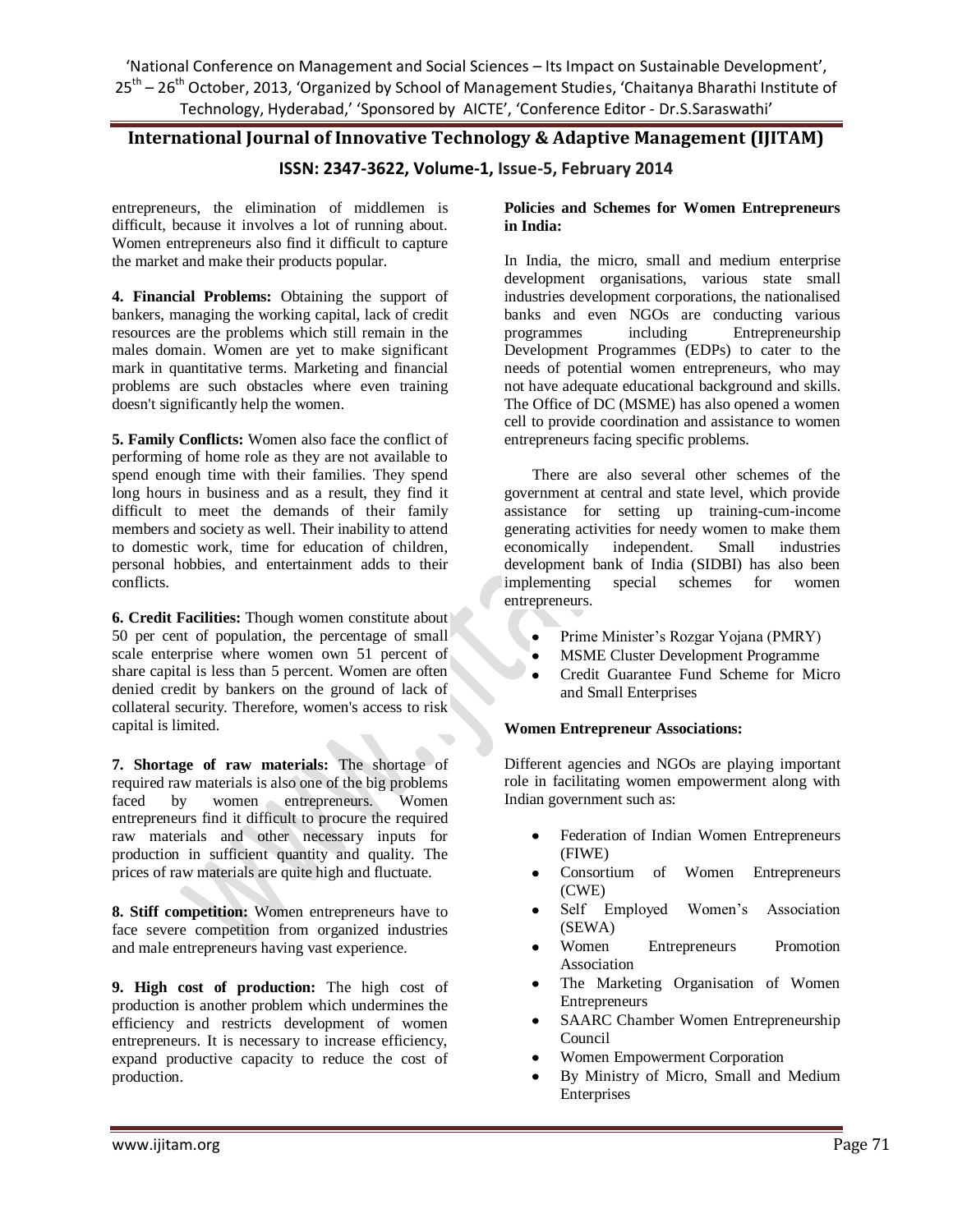# **International Journal of Innovative Technology & Adaptive Management (IJITAM)**

# **ISSN: 2347-3622, Volume-1, Issue-5, February 2014**

- Credit Support Programme
- Rajiv Gandhi Udyami Mitra Yojana
- Prime Minister"s Employment Generation

#### **Future Prospects of Development of Women Entrepreneurs:**

If we see the present business and entrepreneurship trend throughout the world, we can notice that the percentage or ratio of the women entrepreneurs is growing tremendously. This is a good indicator as if the aforesaid condition prevails through a long period of time the number of women entrepreneurs will just double and even in certain sectors of economy it may triple in the coming 5-7 years. The emergence as well as development of women entrepreneurs is quite visible in India and their over-occupational structure and the enterprises are undergoing drastic change. IT and the revolutionize the method of doing business. New types of enterprises are organisation of work, qualifications and management. For example in Denmark, Entrepreneurial culture is undergoing a positive development.

The government wants these trends to continue. Therefore the Government's industrial policy strategy. Dk21 contains a series of initiatives to foster the entrepreneurial culture and to improve the frame work of provisions for all entrepreneurs, especially the women group of entrepreneurs. Several of the initiatives are especially useful for women entrepreneurs improvement of the entrepreneurial culture, regional contact points and entrepreneur networks as well as more ready access to financing, especially to small loans. These initiatives are to be further adjusted to appeal to women entrepreneurs. All this is providing immense confidence in the women entrepreneurs and enabling them to exercise their skills, risk taking abilities, uncertainly bearing attitude while working in an enterprise.

To inspire confidence and to "sell one"s idea" is the policy now-a-days being adopted by women entrepreneurs. Above all, women want competent counselling in various fields: such as namely: financing, liquidity, budgeting, etc. women entrepreneurs also want more appreciation of their idea on the part of the banks. Many say, however,

that they themselves must also be better at selling their idea. More-over with increasing government and non-government and other financial institutions assistance for various women entrepreneurs within the economy there can be significant increase brought about in the growth of women entrepreneurship process. Still efforts are being made to coordinate with the enterprise activities of women and providing them utmost financial, morale, psychological support by various institutions working within the economy and worldwide.

### VI. SUGGESTIONS TO IMPROVE ENTREPRENEURSHIP

#### **1. Development of Entrepreneurial Attitude in Women:**

The first step is to develop an entrepreneurial attitude among women. According to

Dr. C. Rangarajan, Formar Chairmen to Finance Commission, the real entrepreneurial spirit of women can assert itself only if they breakout of traditional mould and decide to venture out.

**2. Teaching them benefits of networking:** Women entrepreneurs need to be taught the benefit of network for getting access to resources within the community or industry. Women in low income countries gave significantly smaller network and less geographically mobility than women.

### **3. Increasing the role of Government:**

The government should try to enhance its role in financing projects. Recently Microcredit is been employed to help women entrepreneurs. Mahila Samakya has been a successful program launched in 1986 by Ministry of HRD, Government of India.

### **4. Removal of cultural barriers:**

Efforts should be made to remove the cultural barriers and women should be motivated to avail the benefits of entrepreneurship. Information should be provided to them freely so that they can take better decision. Also, discriminating social norms should be removed which propagate negative toward women.

**5. Establishing their own identity:**